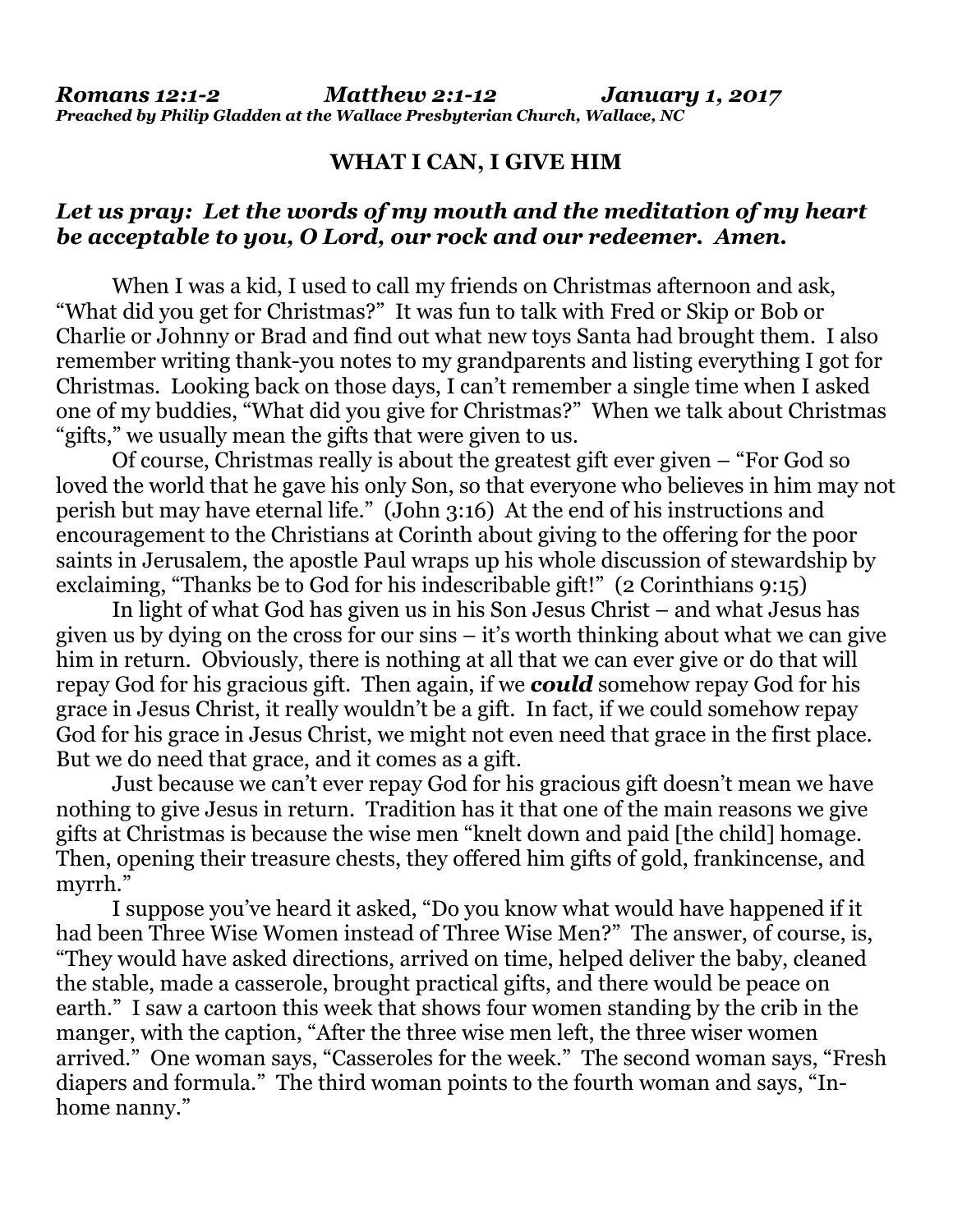Yeah, wise gifts! Certainly not like gold, frankincense, and myrrh for a little child. How practical are those gifts? Not very; but then, maybe it's not always necessary to give practical gifts. In fact, some of the most extravagant and seemingly unnecessary gifts – the ones that make you say, "Ah, you shouldn't have!" – are the ones that can have the most meaning.

 There's a lot of significance in the arrival of these three strange visitors from afar, men who were not Jews yet followed a star, looked for the baby, and brought gifts fit for a king. Although there is really no way to know whether Matthew meant it this way or not, many people have suggested that the wise men's gifts have great meaning for who this child is and what this child will do. Gold was fit for a king – and we know Jesus as the King of kings. Frankincense was used in offerings in worship – and we know Jesus as the Son of God. And myrrh was a perfumed spice used to anoint dead bodies – and we know Jesus to be the suffering servant who died for our sins. That final gift of myrrh makes you think about Mary anointing Jesus' feet with a pound of costly perfume made of pure nard. Judas was incensed at the apparent wastefulness and complained, "Why was this perfume not sold for a year's wages and the money given to the poor?" But Jesus appreciated the gift and said, "Leave her alone. She bought it so that she might keep if for the day of my burial."

 The margin note next to the Offering in today's bulletin is a quote from the last lines of O. Henry's short story, "The Gift of the Magi." It's a story of a young, struggling couple, Jim and Della, who want to buy each other precious Christmas gifts. Jim wants to buy Della a beautiful set of hair combs. O. Henry wrote, "Had the queen of Sheba lived in the flat across the airshaft, Della would have let her hair hang out the window some day to dry just to depreciate Her Majesty's jewels and gifts." Della wants to buy Jim a platinum fob chain for the gold watch that had been his grandfather's and father's.

 Perhaps you know how the story goes. The only asset Della has to sell is her beautiful hair for \$20 to Madame Sofronie at Hair Goods of All Kinds. The only thing of value Jim has to sell is his gold watch, which he sells to buy the hair combs Della had admired in a Broadway window.

 The story ends with the observation in today's margin. But that's not the whole quote. O. Henry finishes his story this way: "And here I have lamely related to you the uneventful chronicle of two foolish children in a flat who most unwisely sacrificed for each other the greatest treasures of their house. But in a last word to the wise of these days let it be said that of all who give gifts these two were the wisest. Of all who give and receive gifts, such as they are wisest. Everywhere they are wisest. They are the magi."

 A couple of Christmas songs came to mind as I thought about what we can give to Jesus – not just at Christmas, but every day of the year.

 The little drummer boy sings, "Come, they told me, pa rum pum pum pum, A newborn King to see . . . Our finest gifts we bring to lay before the King . . . So to honor Him when we come." Of course, the problem is, "I am a poor boy too pa rum pump um pum . . . I have no gift to bring that's fit to give a King . . . Shall I play for you on my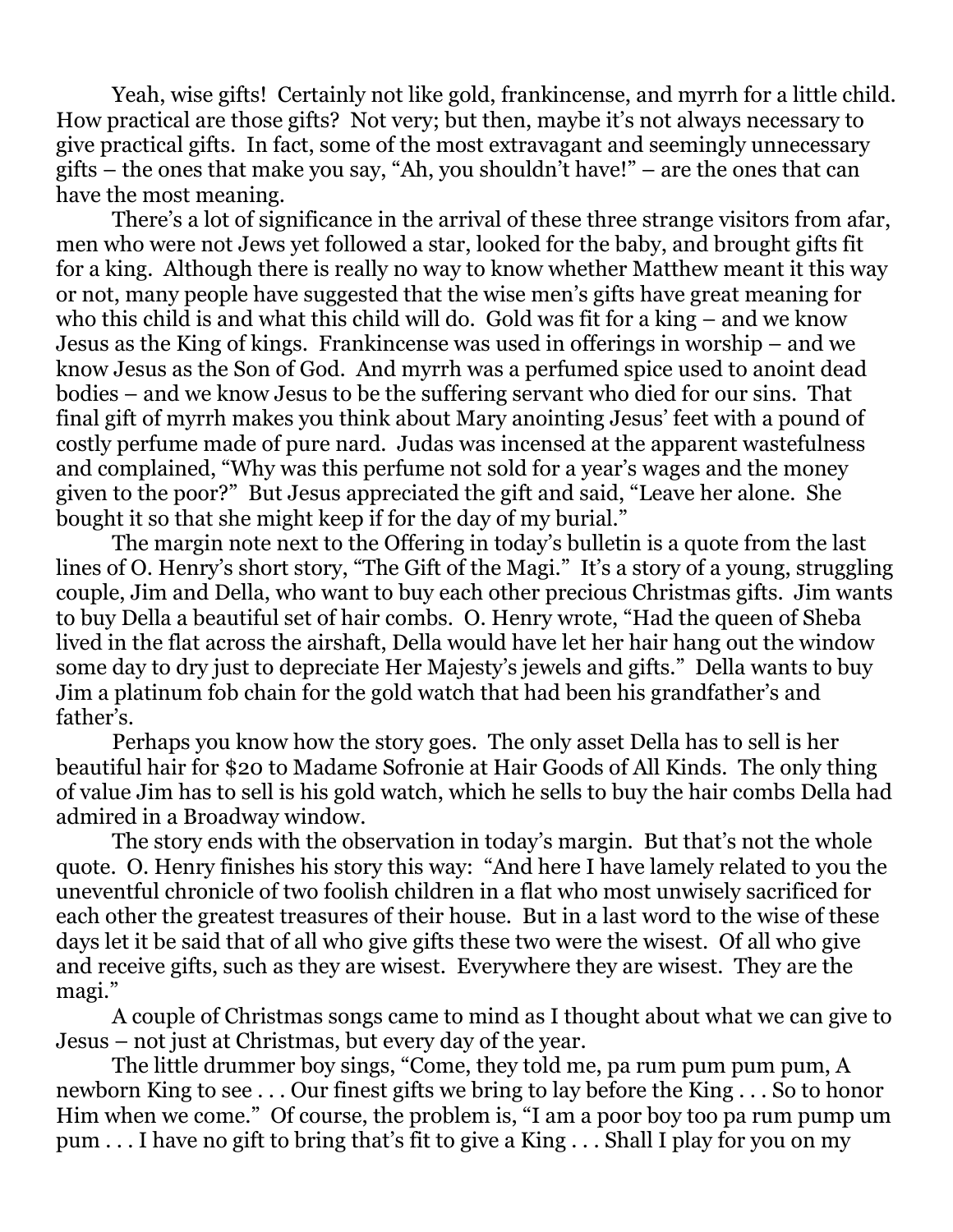drum?" And he finishes, "Mary nodded pa rum pump um pum . . . the ox and ass kept time. I played my drum for Him . . . I played my best for Him . . . Then He smiled at me, me and my drum." The little drummer boy gave Jesus what he had, and he gave it the best he could.

 We hear the same message in the Christmas song we sang during Advent, not once but twice! "In the Bleak Midwinter" tells the story of Jesus' birth and the glory of heaven and angels that came along with the baby in the stable place. In the last verse, Christina Rosetti then turns to what we can offer Jesus: "What can I give him, poor as I am? If I were a shepherd, I would bring a lamb; if I were a Wise Man, I would do my part; yet what I can I give him: give my heart."

What can we give Jesus? Give my heart . . . or, as the apostle Paul writes to the Roman Christians, "I appeal to you therefore, brothers and sisters, to present your bodies as a living sacrifice, holy and acceptable to God, which is your spiritual worship." (Romans 12:1) When Paul talks about "your bodies," he doesn't mean just the flesh and bones that we walk around in. He means "your total selves." Think about Jesus saying, "The first commandment is this: you shall love the Lord your God with all your heart, and with all your soul, and with all your mind, and with all your strength." (Mark 12:30) In other words, with your total self. *The Message* puts it this way: "So here's what I want you to do, God helping you: Take your everyday, ordinary life – your sleeping, eating, going-to-work, and walking-around life – and place it before God as an offering. Embracing what God does for you is the best thing you can do for him."

 As we begin a new year, let us think about what we can and will give Jesus. The gift-giving of Christmas may be behind us as the world moves on to college bowl games and the Super Bowl and Valentine's Day. But we have the chance each and every day to place our lives before God as an offering, to give Jesus something. When Paul commended the churches of Macedonia for their generosity to the offering for the Christians in the Jerusalem church, he mentioned how "they gave themselves first to the Lord." (2 Cor. 8:5)

 Shirley Carlton brought me a copy of the December 1997 church newsletter that she ran across in her house. She thought I might be interested in the front-page article that was written by the editor, Margaret Glasgow. To those of you who came to the church after Margaret Hall died, all I can say is you missed knowing one fine lady and a real character!

In her editor's note, Margaret Hall noted that she first wrote the article for a newsletter in 1990, but decided to reprint it since "today our church and our nation face much similar circumstances as they did in those days of seven years, that it seems timely to reprint it."

 The title "Where Are the Wise Men?" plays off a question from her teenaged sons who decorated the house for Christmas while Margaret Hall and Sam went out. They couldn't find the new set of wise men she had bought the previous January to replace the one wise man who had lost an arm, the other who was split down the back, and the